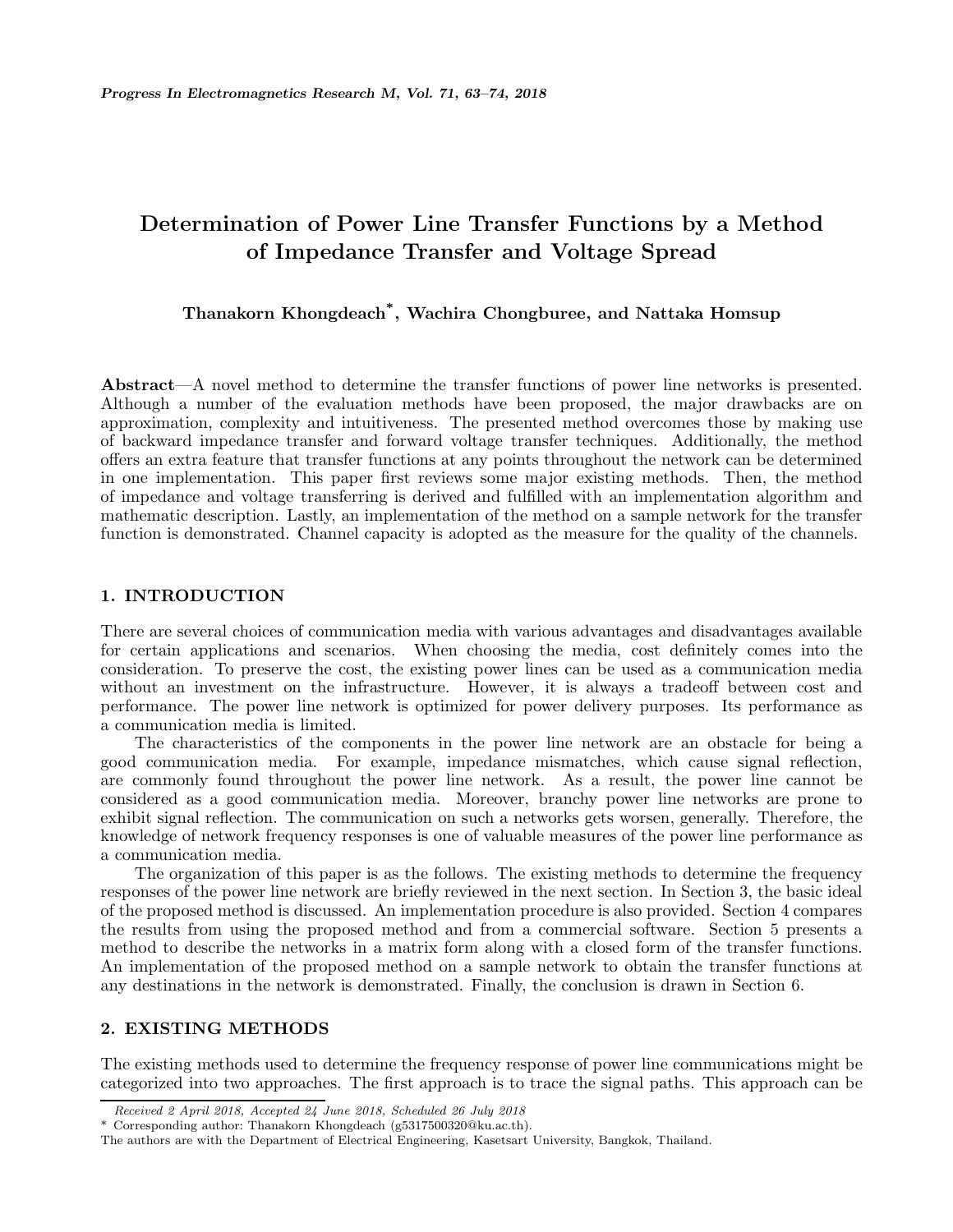implemented either in the time domain or in the frequency domain, while the other approach models the power line network by a cascade of functional blocks. This approach does not require signal path tracing.

## **2.1. Signal Path Tracing Approach**

In this approach, the power line network is driven by an impulse. Every time the impulse travels on a power line and reaches a mismatched impedance joint, it generates two impulses. One goes through the joint, and the other reflects back. The magnitudes of the through and the reflected impulses can be determined from a reflection coefficient, which is calculated from the two mismatched impedances at the joint. The resulting received impulse response  $h(t)$  at one specific destination is the sum of the infinite number of the delayed impulses from all reflecting paths. Assuming  $N$  paths are dominating, an approximation of the impulse response is given by [1]

$$
h'(t) = \sum_{i=1}^{N} g_i A(f, d_i) \delta(t - \tau_i)
$$
\n(1)

where  $g_iA(f, d_i)$  is the resulting magnitude of the impulse of path i with a delay of  $\tau$ . It can be obtained by the multiplication all of the reflection coefficients, the transmission coefficients and the total ohmic loss of the *i*th path. The desired approximated version of transfer function  $H'(f)$  is simply the Fourier transform of  $h'(t)$ . For a simple network as in Fig. 1, some paths from the source to Destination 1 are  $A \to B \to D$ ,  $A \to B \to C \to B \to D$ ,  $A \to B \to A \to B \to D$  and there are still many more paths. It is not obvious to tell which paths are dominating. As a consequence, the difficult part of this approach is on the tracing for the dominating paths.



**Figure 1.** A simple network.

Another method in this class is found in [2, 3]. This method traces the signal traveling paths as well but the tracing is implemented directly in the frequency domain. According to the method, a frequency-dependent incident voltage  $v+$  travels from the voltage source to the power line network. When it reaches an interconnection of impedance-mismatched lines, the voltage partially reflects back and partially transmits to the connected branches. The reflected voltage behaves as a newly generated voltage source. A new voltage source keeps being induced every time the voltage hits a mismatched interconnection. As a result, the number of induced sources goes to infinity. Nevertheless, the magnitude of the newly generated source, on the other hand, decreases. The transfer function  $H(f)$  is then computed from the ratio of the sum of the voltages that eventually come to the sink of interest  $V_L(f)$ , and the incident voltage  $v+$ .

The complexity of this approach is about the same as the previous time domain approach since it requires a similar path tracing. Hence the complexity exponentially increases when an extra branch or interconnection is added to the network. The final result is only an approximated version of the transfer function due to the finite number of paths invoked by the approach. Another major inflexibility is that the transfer function is particularly for one destination. If a transfer function at another place on the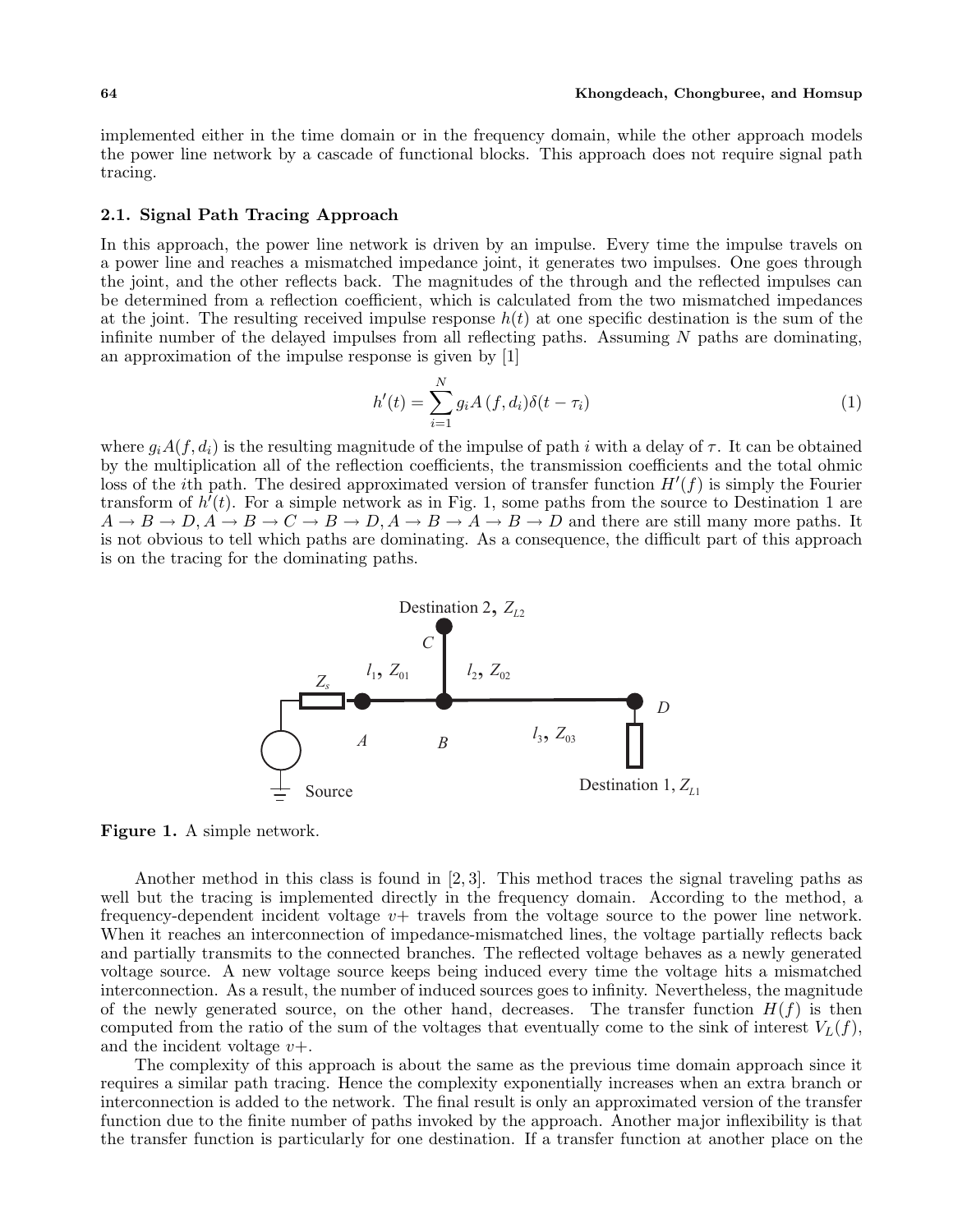power line network is needed, the signal reflection paths have to be completely rerouted. The next method is less demanding on this issue.

#### **2.2. Cascade Block Approach**

The other class of existing techniques to find the transfer function parses the network into blocks. A technique by [4] models the power line network by an *overall* 2 × 2 matrix called ABCD matrix. The left end of this matrix is connected to a source voltage  $V_s$  with a source impedance  $Z_s$  while the right end is connected to the load  $Z_L$ . The input-output relationship of the voltages and currents is given by

$$
\left[\begin{array}{c} V_{in} \\ I_{in} \end{array}\right] = \left[\begin{array}{cc} A & B \\ C & D \end{array}\right] \left[\begin{array}{c} V_L \\ I_L \end{array}\right] \tag{2}
$$

The transfer function defined by  $V_L/V_s$  can be determined from the matrix elements by

$$
H\left(f\right) = \frac{V_L}{V_S} = \frac{Z_L}{AZ_L + B + CZ_S Z_L + DZ_S} \tag{3}
$$

The overall matrix is decomposed into sub-matrices in a cascade configuration as illustrated in Fig. 2. For instance, the sub-matrix for a power line is given by

$$
\begin{bmatrix}\nA_1 & B_1 \\
C_1 & D_1\n\end{bmatrix} = \begin{bmatrix}\n\cosh(\gamma_1 l_1) & Z_{01}\sinh(\gamma_1 l_1) \\
\frac{\sinh(\gamma_1 l_1)}{Z_{01}} & \cosh(\gamma_1 l_1)\n\end{bmatrix}
$$
\n(4)

where  $\gamma_1$  and  $l_1$  are the line propagation constant and power line length, respectively. On the other hand, if the sub-matrix represents a branching line with an terminating impedance  $Z_{L2}$ , the sub-matrix becomes

$$
\left[\begin{array}{cc} A_2 & B_2 \\ C_2 & D_2 \end{array}\right] = \left[\begin{array}{cc} 1 & 0 \\ \frac{C_b Z_{L2} + D_b}{A_b Z_{L2} + B_b} & 1 \end{array}\right] \tag{5}
$$

where  $A_b, B_b, C_b$  and  $D_b$  are the elements of the branching line matrix. The multiplication of them yields the overall matrix which is used to determine the transfer function as discussed earlier.



**Figure 2.** ABCD matrix models.

In addition to the *ABCD* method, a cascade approach to determine the transfer function is discussed in [5–7]. The approach models the printed circuit board (PCB) networks by a tree of Lcells. Each cell represents a piece of transmission line strip on a PCB. The cell is formed by a series impedance and a parallel admittance, which can be represented by a  $2 \times 2$  transfer matrix T. The entire network is viewed as a tree topology so it is a form of a single input multiple output (SIMO) network. Each branch of the tree can be modeled by an L-cell as well. Combining the L-cells turns the SIMO network into a cascade single input single output (SISO) network. This SIMO can be described by an overall transfer  $2 \times 2$  matrix. The voltage transfer function is simply the reciprocal of the first entry for the overall matrix.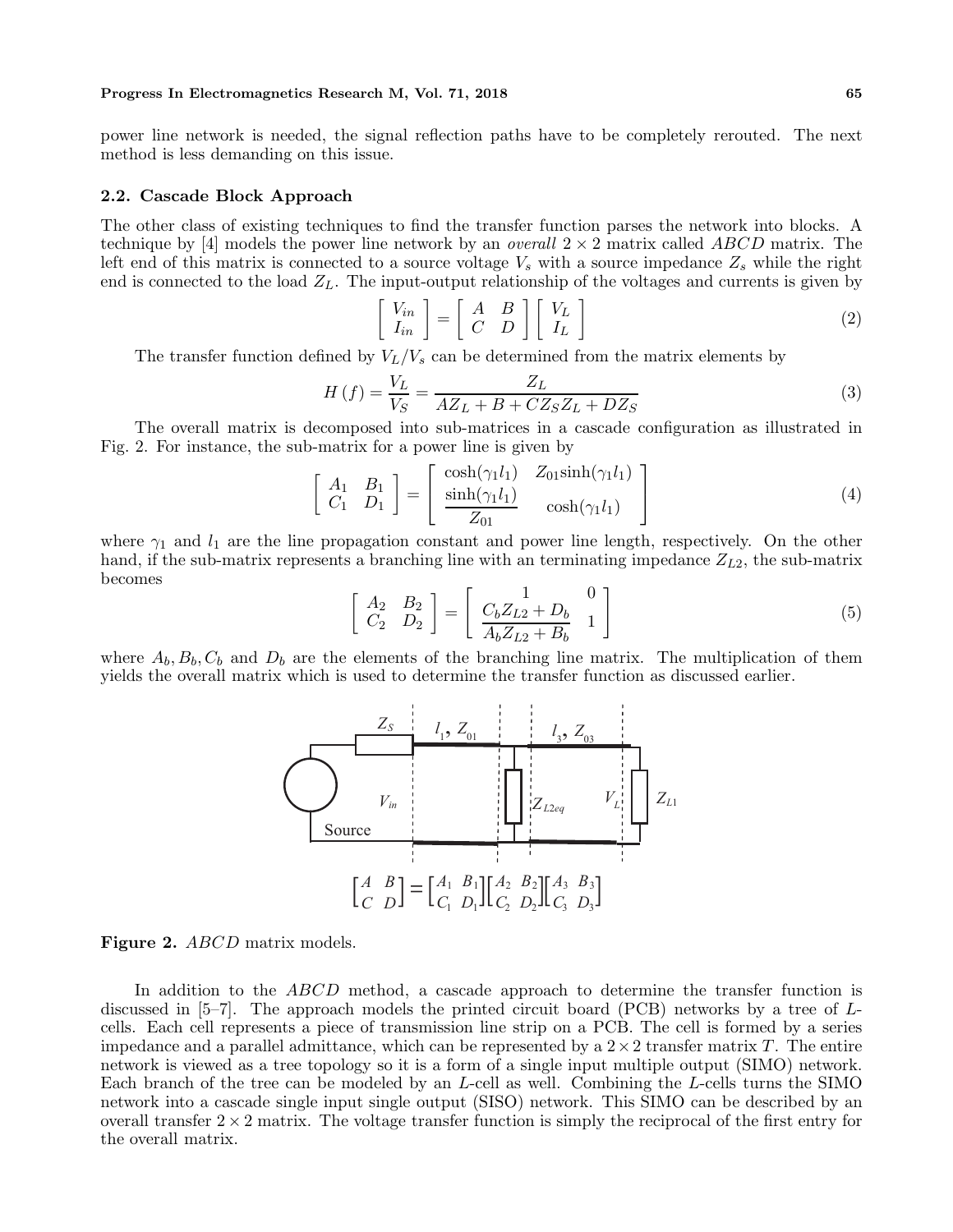Another approach in this class [8] invokes a model of impulse invariant response (IIR) filters. The idea behind this approach is that the signals on the power line network undergo infinite bounces, which are like the responses of IIR filters. In this approach, parts in the power line networks are categorized into modules such as lossless line, T-junction, star junction, serial and parallel impedances. Each module is then described by a set of four transfer functions,  $H_f$ ,  $H_b$ ,  $\tilde{H}_f$  and  $\tilde{H}_b$ . These are derived from four possible combinations of two ports and two entering/leaving directions of the signals. When two modules are connected, the transfer functions are updated uniquely for each type of the modules. Hence, the complexity rises exponentially when an additional module is added to the chain.

These methods are not quite flexible when it comes to determination of the multiple transfer functions on the power line network. This is because the methods in this class require a chain of blocks linking the source to a particular destination. Therefore, a new set of blocks must be created for each particular destination in the power line network.

A remarkable method proposed in [9] aims to determine the frequency responses at multiple destinations. The concept is that the complex network is divided into a number of single-junction units. The key is on the update of the reflection coefficients. The method is powerful albeit rather additively complicated. It is possible to implement a similar approach which is also based on the same transmission line theory but simplicity and intuitiveness are relatively improved. An alternative method called shrink and spread, which is simpler and more straitforward, is discussed in the next section.

### **3. SHRINK AND SPREAD METHOD**

Recently, a method to find the transfer function named Backward Impedance Transfer (BIT) [10] that overcomes the disadvantage of being particular on the destination was introduced. The method delivers an exact version of the transfer function not just an approximated version. It is relatively simple, yet computation friendly and dramatically intuitive. Essentially, it allows determination of multiple transfer functions at any places on the power line network without re-routing for specific signal destinations. This section discusses details and develops the method further to complete its usability.

#### **3.1. The Basic Idea**

The idea of BIT is that the entire power network is folded down or shrunk into a single impedance connected right to the source called  $Z_{in}$ . According to a basic microwave theory, a branch of length l with a terminating load  $Z_L$  can be collapsed into a *transfer* impedance  $Z'$  by the relationship

$$
Z' = \mathbf{T} \{ Z_L, l \} = Z_0 \left[ \frac{Z_L + Z_0 \tanh(\gamma l)}{Z_0 + Z_L \tanh(\gamma l)} \right]
$$
(6)

where  $\gamma$  and Z are the propagation constant and characteristic impedance of the transmission line, respectively. Note that in this paper, the operator  $\mathbf{T} \{\cdot\}$  denotes a transfer operation of a terminating impedance  $Z_L$  over a power line of length l to a transfer impedance  $Z'$ . To achieve  $Z_{in}$ , the furthest branch from the source is to collapse first. The folding down process is kept going towards the source. When multiple branches are met at an interconnection, the transfer impedances of branches are combined parallel. Eventually, the entire network will be replaced by one impedance called  $Z_{in}$ .

Next, the initial voltage  $V_{in}$  across  $Z_{in}$  is to be calculated by the voltage divider

$$
V_{in} = V_s \frac{Z_{in}}{Z_{in} + Z_s} \tag{7}
$$

where  $Z_s$  is the internal source impedance. Once  $V_{in}$  on one end of a power line is known, the voltage  $V_L$  on the impedance  $Z_L$  across a power line of length of l and a characteristic impedance of  $Z_o$  is given by

$$
V_L = V_{in} \left( \frac{1 + \Gamma_L}{e^{\gamma l} + \Gamma_L e^{-\gamma l}} \right) = V_{in} \cdot \mathbf{F} \{ \Gamma_L, l \}
$$
\n(8)

where  $\gamma$  is the propagation of the transmission line and  $\Gamma_L$  is the reflection coefficient defined by

$$
\Gamma_L = \frac{Z_L - Z_0}{Z_L + Z_0} \tag{9}
$$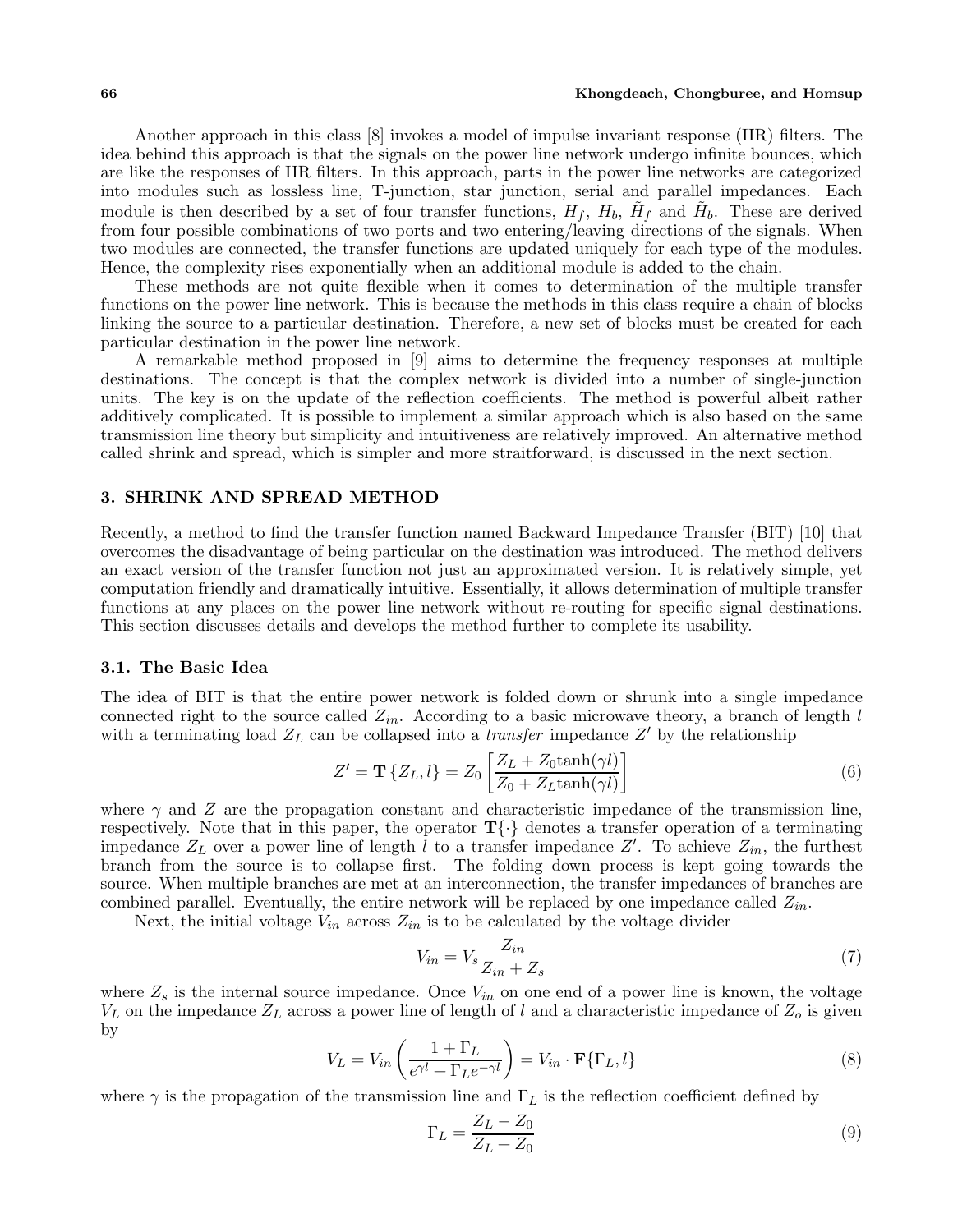The operator  $\mathbf{F}\{\cdot\}$  can be viewed as a voltage gain that forwards  $V_{in}$  along the power line to the load  $Z_L$ . The voltages are kept forwarded until reaching the terminating impedances in a spreading out fashion. Eventually, the voltages all over the network are established and so are the associated transfer functions. Note that a transfer function is just the ratio of the voltage on a designated load  $V<sub>L</sub>$  and the source voltage  $V_s$ .

The next section generalizes this shrink-spread method for a network of N nodes with up to B branches connected to each node. An algorithm to compute the transfer functions is discussed, and the mathematic expressions for the shrinking and spreading processes are derived.

# **3.2. Physical Network Description**

At a first glance, the network topology is assumed non-nested. It means that the voltage source is connected to one main line, and the branches can only be tapped off from one of the interconnections on the main line. They will be terminated by an impedance. There are no additional interconnections on the branches. Nested networks will be discussed later. The network topology is depicted in Fig. 3.



**Figure 3.** Network topology with terminating impedances at the end of the branches.

The network parameters can be described by a set of matrices conformed to the network topology as the follows. Starting from the source side, the first interconnection between the source impedance and the line is defined by Node 0. The interconnection toward the right are numbered by Node 1, Node 2 and so on until the last Node N. At Node n, there will be one main line running rightward to the next node, Node  $(n + 1)$ . It is referred to by  $Line(n, 1)$  where n represents the node number and 1 implies that it is the main line. Other regular branching lines that are tapped off from Node  $n$  are named  $Line(n, b)$  where  $b = \{2, 3, ..., B_n\}$ , and each is terminated by an impedance  $Z_{n,b}$ .

Hence, the network topology can be described by an  $N \times B$  matrix of length,

$$
L_{Length} = \begin{bmatrix} l_{1,1} & l_{2,1} & \dots & l_{N,1} \\ l_{1,2} & l_{2,2} & \dots & l_{N,2} \\ \vdots & \vdots & \ddots & \vdots \\ l_{1,B} & l_{2,B} & \dots & l_{N,B} \end{bmatrix}
$$
(10)

where element  $l_{n,b}$  represents the length of  $Line(n, b)$ , the bth branch tapped off from the nth Node. The numbers of columns N and of rows B are equal to the total number of the interconnections (or the nodes) and the largest number of branches connected to the nodes, respectively. As assigned earlier, the 1st branch of Node  $n$  is always assigned to the main power line which draws from Node  $n$  to Node  $(n + 1)$  on its right. At the last Node N, branch number 1 can be assigned to any branches since no further nodes are on the right. It is noted that the matrix excludes the main line running from the source at Node 0 to the entrance of the network at Node 1. The line is denoted exclusively by  $Line(0, 1)$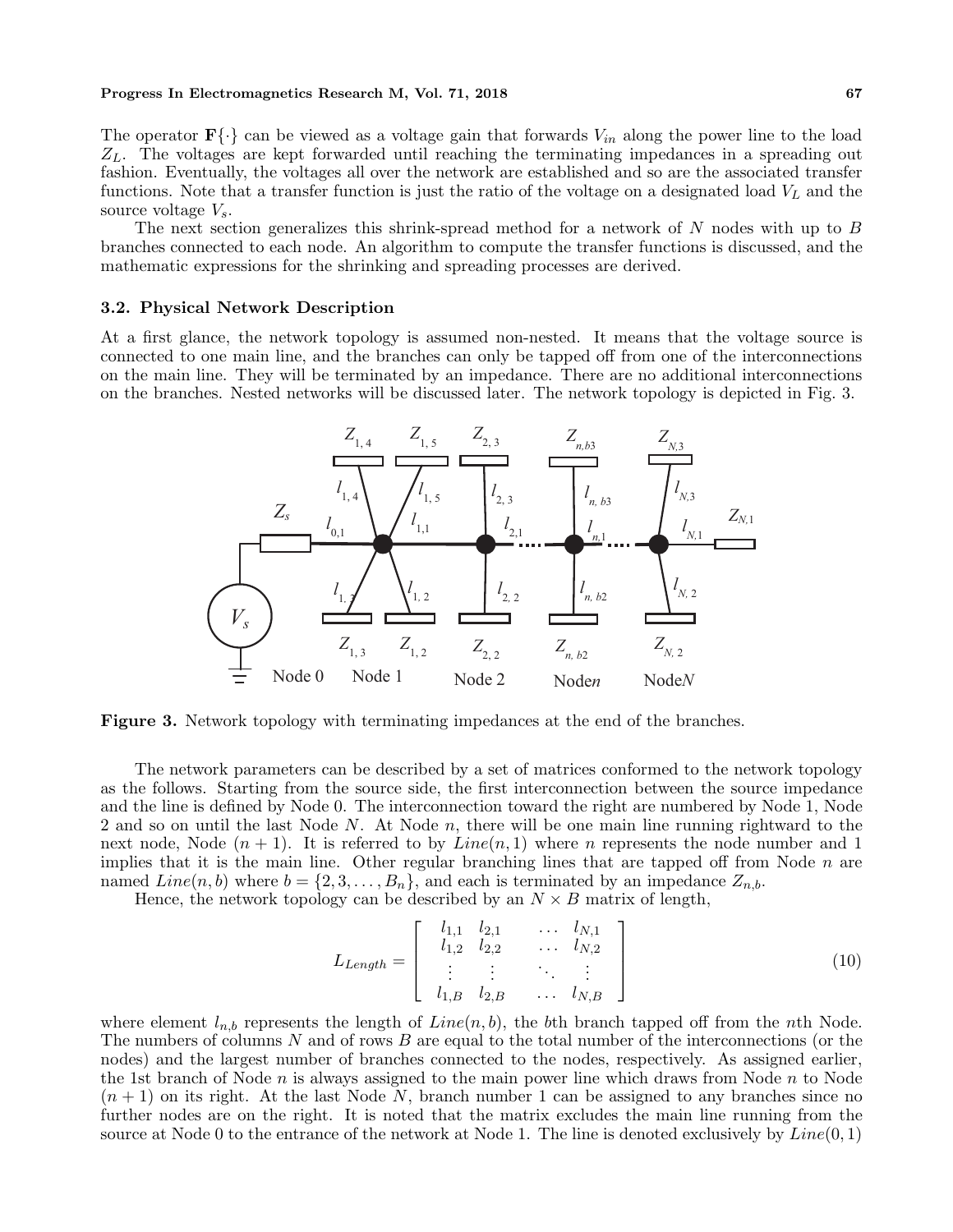with a length of  $l_{0,1}$ . When there are only  $B_n < B$  branches connected to Node n, the elements  $l_{n,b}$  in Eq. (10) for  $b > B_n$  are simply filled with 0.

The other necessary matrices to completely describe the line properties are (i) line capacitance per unit length  $C_{PU}$ , (ii) line inductance per unit length  $L_{PU}$ , (iii) line resistance per unit length  $R_{PU}$ , and (iv) line conductance per unit length  $G_{PU}$ . They can be indexed similarly to the ones used in the length matrix  $L_{Length}$ . These four matrices are used to derive the line characteristic impedance matrix,  $Z_{0,NB}$ . For a lossless network, matrices  $R_{PU}$  and  $G_{PU}$  can be neglected. It is noted that the characteristic impedance  $Z_{0,0,1}$  of  $l_{0,1}$  is not a part of these matrices.

Lastly, the network description is completed by a branch terminating impedance matrix,  $Z_{NB}$ .

$$
Z_{NB} = \left[ \begin{array}{cccc} TBD & TBD & \dots & Z_{N,1} \\ Z_{1,2} & Z_{2,2} & \dots & Z_{N,2} \\ \vdots & \vdots & \ddots & \vdots \\ Z_{1,B} & Z_{2,B} & \dots & Z_{N,B} \end{array} \right] \tag{11}
$$

The indexing is the same as that previously assigned. Again, when the number of branches  $B_n$  is less than B, the extra elements of matrix  $Z_{n,b}$ , where  $b > B_{n}$  are simply filled by  $\infty$ . It is noted that the terminating impedances corresponding to the main line  $Z_{n,1}$  except  $Z_{N,1}$  are not yet known from the physical components of the network. They will be determined backwardly as detailed in the next section. Since the entries on the first row of the matrix in Eq. (11) except  $Z_{N,1}$  are not yet known, they can be initialized by any values, for example, TBD (to be determined).

#### **3.3. Implementation of Line Shrinking**

According to BIT method, the goal of the shrinking procedure is to obtain an impedance that represents the entire network. As illustrated in Fig. 4, the process starts by shrinking all branches to the main. It means that the terminating impedances  $Z_{n,b}$  are to be transferred over the line  $Line(n, b)$  to Node n and become  $Z'_{n,b}$ 

$$
Z'_{n,b} = \mathbf{T} \left\{ Z_{n,b}, l_{n,b} \right\} = Z_{0,n,b} \left[ \frac{Z_{n,b} + Z_{0,n,b} \tanh(\gamma l)_{n,b}}{Z_{0,n,b} + Z_{n,b} \tanh(\gamma l)_{n,b}} \right]
$$
(12)

where  $Z_{o,n,b}$  and  $Z_{n,b}$  are the branching line characteristic impedance and the terminating impedance of  $Line(n, b)$ , respectively. The impedance transfer process is denoted by an operator  $\mathbf{T} \{\cdot\}$ . The parameter  $\gamma$  in Eq. (12) is the propagation constant of the line  $Line(n, b)$ . The resulting transferred impedances  $Z'_{n,b}$  will be kept in another  $B \times N$  matrix named  $Z'_{NB}$ . When all branches are transferred to  $Z'_{n,b}$ , a total number of  $B_n$  impedances are present at Node n.



**Figure 4.** The flow of network shringking.

**Figure 5.** Updating the matrices.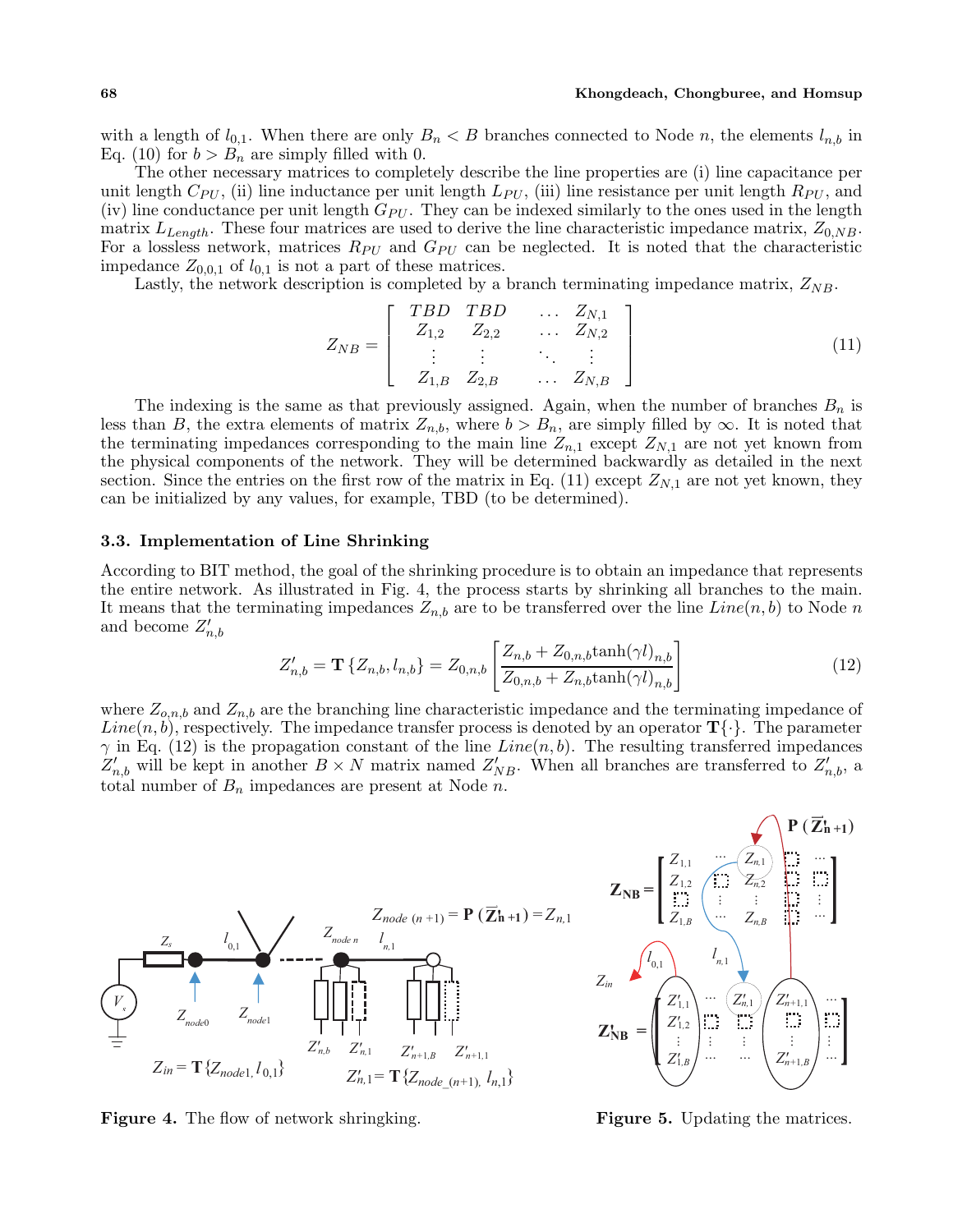The entries on the first row of matrix  $Z'_{NB}$  which are  $Z'_{n,1}$  for  $n = 1$  to  $N - 1$  cannot be calculated promptly. Calculation for the entries  $Z'_{n,1}$  requires a special treat since the line  $Line(n, 1)$  is on the main and is connected to the next node,  $(n+1)$  rather than an explicit physical impedance. To find  $Z'_{n,1}$ , the calculation starts from Node  $N-1$  on the far right first. For the second last Node  $N-1$ , the ending impedance  $Z_{N-1,1}$  of  $Line(N-1,1)$  is equal to the parallel combination of  $Z'_{N,1}, Z'_{N,2}, \ldots$ , and  $Z'_{N,B}$ . For other nodes, the impedance  $Z_{n,1}$  is the terminating impedance viewed from Node n along the main line (branch number 1). It is equivalent to the *apparent* impedance at Node  $(n + 1)$ ,  $Z_{node_-(n+1)}$ . The impedance  $Z_{node(n+1)}$  is equal to the parallel combination of all transferred impedances of the right adjacent node  $(n+1)$ ,  $Z'_{(n+1),b}$  for  $b = \{1,\ldots,B\}$ . As a result,  $Z_{n,1}$  can be written by

$$
Z_{n,1} = \mathbf{P}\left(\overline{Z}'_{n+1}\right) = \frac{1}{\sum_{b=1}^{B} \frac{1}{Z'_{n+1,b}}}
$$
(13)

where  $P(\cdot)$  is the parallelizing operator and the column vector

$$
\vec{Z}'_{(n+1)} = \begin{bmatrix} Z'_{(n+1),1} \\ \vdots \\ Z'_{(n+1),B} \end{bmatrix}
$$
 (14)

is the collection of the transferred impedances associated with Node  $(n+1)$ . Finally, the transfer of the node impedance  $Z_{n,1}$  over the length  $l_{n,1}$  yields the entry  $Z'_{n,1}$  of the matrix  $Z'_{NB}$ 

$$
Z'_{n,1} = T\left\{P\left(\vec{Z'}_{n+1}\right), l_{n,1}\right\} = T\left\{Z_{node_{n+1)}, l_{n,1}\right\}
$$
(15)

As depicted in Fig. 5, the shrinking process is implemented recursively from right to left until  $Z'_{1,1}$  is updated. At this point, the matrix update is complete. Finally, the impedance of desire  $Z_{in} = Z_{node\_0} = Z'_{0,1}$  is simply a transfer impedance of  $Z_{node\_1}$  over the power line  $Line(0,1)$  with a length of  $l_{0,1}$ 

$$
Z_{in} = Z'_{0,1} = \mathbf{T} \left\{ \mathbf{P} \left( \vec{Z}'_{1} \right), l_{0,1} \right\} \tag{16}
$$

The next process is to spread out the source voltage  $V_s$  to the terminating impedance,  $Z_{n,b}$ .

### **3.4. Implementation of Voltage Spreading**

The spreading process begins with the initial voltage at Node 0 calculated by

$$
V_{node\_0} = V_s \left( \frac{Z_{node\_0}}{Z_{node\_0} + Z_s} \right) \tag{17}
$$

The voltage  $V_{n,b}$  on a particular terminating load  $Z_{n,b}$  can be achieved by two following steps. First, the initial voltage  $V_{node\_0}$  is forwarded along the main line until it reaches Node n. There the voltage  $V_{node\_n}$  is obtained. Second, the node voltage  $V_{node\_n}$  is forwarded along the branch b for the designated  $V_{n,b}$ .

The computation of  $V_{n,b}$  can be made more systematic by creating a matrix  $\Gamma_{NB}$  of which the entries corresponding to Node  $n$  and Branch  $b$  are given by

$$
\Gamma_{n,b} = \frac{Z_{n,b} - Z_{0,n,b}}{Z_{n,b} + Z_{0,n,b}}
$$
\n(18)

where  $Z_{0,n,b}$  and  $Z_{n,b}$  are the entries of the characteristic impedance matrix  $Z_{0NB}$  and terminating impedance matrix  $Z_{NB}$ , respectively. The entries of the matrix  $\Gamma_{NB}$  are required to determine the voltages across the power lines. Similarly, the voltages at the terminating load  $V_{n,b}$  can be stored in a resulting matrix  $V_{NB}$  using the same indexing.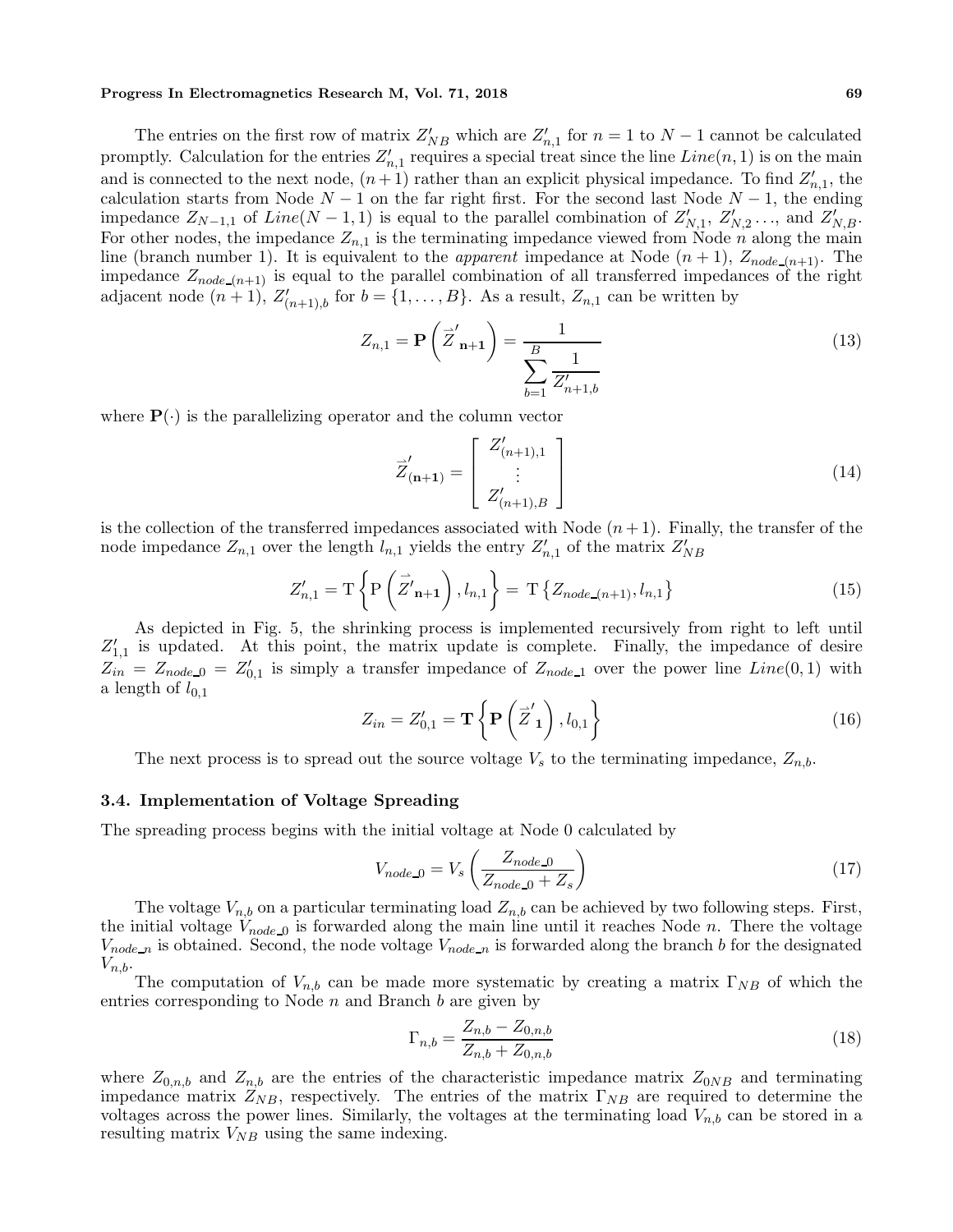# **70 Khongdeach, Chongburee, and Homsup**

Since the voltage  $V_{n,b}$  is a forwarded version of  $V_{node_n}$  along the branch b, calculation of  $V_{node_n}$  is the pathway. The node voltage  $V_{node(n)}$  or  $V_{n-1,1}$  is related to the previous node voltage by

$$
V_{node\_n} = V_{(n-1),1} = V_{node_-(n-1)} \mathbf{F} \{ \Gamma_{n,1}, l_{n,1} \}
$$
\n(19)

where  $\mathbf{F}\{\cdot\}$  is the operator that computes the forward voltage gain defined earlier in Eq. (8). Once the  $V_{node\_n}$  is known, the voltage on  $Z_{n,b}$  is given by

$$
V_{n,b} = V_{node\_n} \mathbf{F} \{ \Gamma_{n,b}, l_{n,b} \}
$$
\n
$$
(20)
$$

Combining Eqs. (19) and (20), the voltage  $V_{n,b}$  can be written in a closed form by

$$
V_{n,b} = V_{node\_0} \left[ \prod_{m=1}^{n} \mathbf{F} \left\{ \Gamma_{m,1}, l_{m,1} \right\} \right] \mathbf{F} \left\{ \Gamma_{n,b}, l_{n,b} \right\} \tag{21}
$$

Implementation of the voltage spreading is illustrated in Fig. 6.



**Figure 6.** Voltage forwarding procedure.

By setting the source voltage flat over the frequency band of interest,  $V_s(f) = 1$ , the transfer function at the terminating load  $Z_{n,b}$  defined by  $H_{n,b}(f) = V_{n,b}(f)/V_s(f)$ , is simply  $V_{n,b}(f)$ . Since  $V_{n,b}(f)$  on any terminating loads can be obtained at the same time, this shrinking-spreading method delivers transfer functions all over the network, simultaneously.

# **4. RESULTS COMPARISON WITH COMMERCIAL SOFTWARE PACKAGE**

In this section, the results from the proposed technique are compared with the results from PSCAD [11], a commercial software package. Since the software package is intended for the power system analysis, the transfer function determination is not handily provided. On the other hand, a rectangular pulse response is a common feature of the software. Therefore, the pulse response will be used as a tool to compare the results obtained from the proposed shrink-spread method and from the commercial software.

The pulse response simulated by the shrink and spread method can be indirectly implemented by the following approach. In time domain, the pulse response  $v<sub>L</sub>(t)$  at a destination can be determined by a convolution of the source pulse  $v_s(t)$  and the impulse response from the source to the destination,  $h_L(t)$ . In frequency domain, the Fourier transform of the pulse response  $V_L(f)$  can be achieved by

$$
V_L(f) = H_L(f) \cdot V_s(f) \tag{22}
$$

where  $H_L(f)$  and  $V_s(f)$  are the Fourier transforms of  $h_L(t)$  and  $v_s(t)$ , respectively. The shrink-spread method determines  $H_L(f)$  while the Fourier transform of a causal rectangular pulse  $v_s(t)$  with an amplitude of A, a pulse width of  $\tau$  and a delay of  $T_0$  is given by

$$
V_s(f) = \tau A \cdot \text{Sinc}(f\tau) \cdot \exp(-j2\pi f \cdot T_0/2)
$$
\n(23)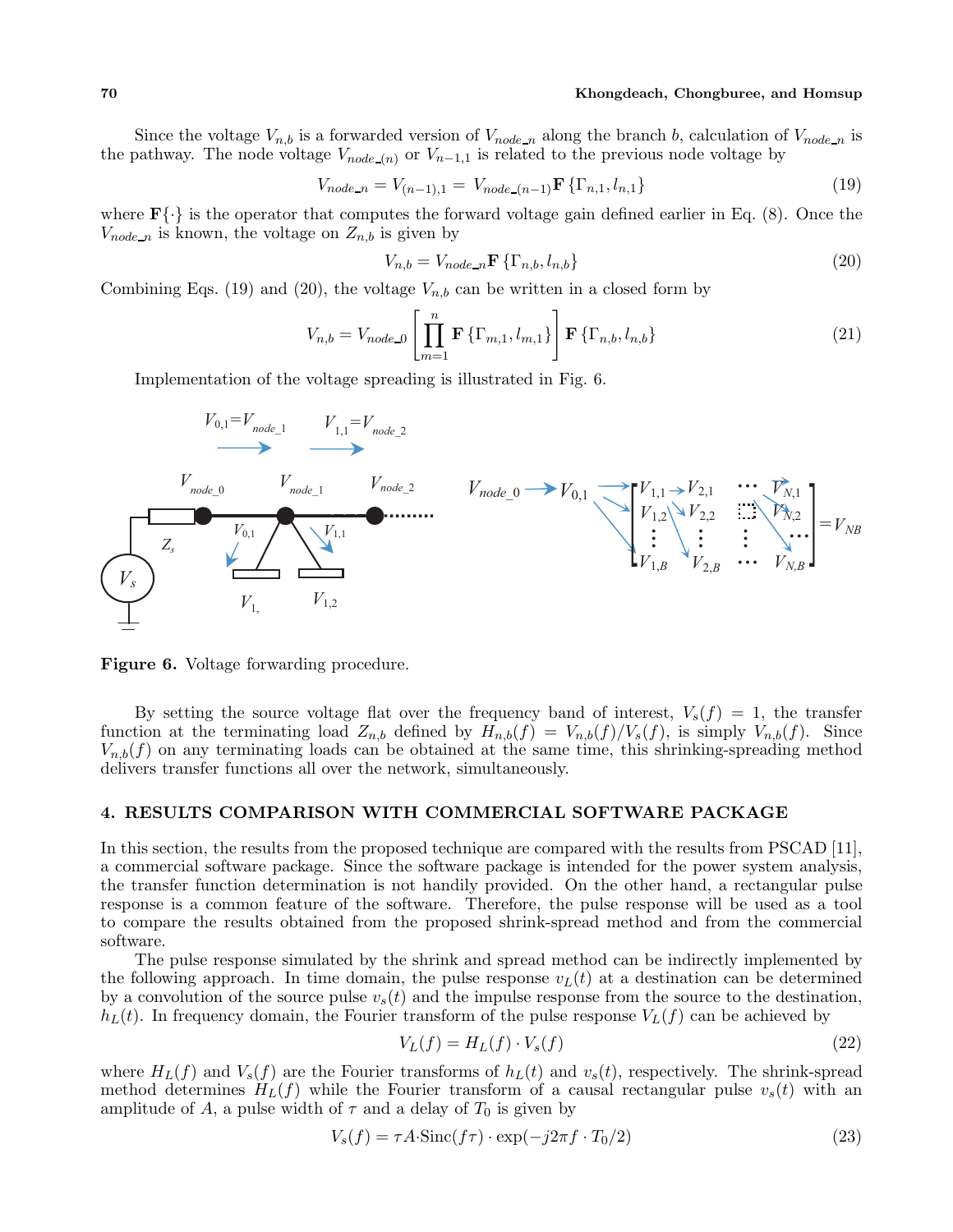

**Figure 7.** The network to observe the pulse response.



**Figure 8.** Rectangular pulse response on  $N_{21}$  reported by PSCAD.

Then, the pulse response  $v<sub>L</sub>(t)$  is simply the inverse Fourier transform of the product of  $H<sub>L</sub>(f)$  and  $V_s(f)$ .

The sample network as shown in Fig. 7 is taken from [12], one of widely cited papers. The source  $V_s$  generates a single rectangular pulse with an amplitude A of 2V, a width  $\tau$  of 1  $\mu$ s and a delay of 1 µs to drive the network. The resulting waveform observed at  $N_{21}$  by PSCAD is shown in Fig. 8. Meanwhile, the shrink-spread method creates the waveform with a frequency resolution (step) of 1 kHz and the frequency band spans from 0 to 100 MHz, and it is shown in Fig. 9. They are very close to the results by ATP-EMTP, a commercial software reported in [12]. Therefore, the capability to determine the transfer function of the proposed method is confirmed.

## **5. IMPLEMENTATION ON A SAMPLE NETWORK**

In this section, the transfer functions throughout a sample home power line network are to be determined by using the proposed shrink-spread method. The merits as communication media at all terminating loads of the branches are measured by using the channel capacity. The topology of the sample network consists of 4 nodes with up to 5 branches connected to them as depicted in Fig. 10.

The cable lengths and the impedances at the ends of the branches are listed in the matrices  $L_{Lench}$ and  $Z_{NB}$ , respectively. The terminating impedances on the first row of  $Z_{NB}$  are associated with the equivalent impedances at the interconnections (nodes). They are physically unavailable, so the entries are initially filled with TBD. The characteristic impedances throughout the network are assigned to be 85  $\Omega$ , which is the result of a capacitance of 61.734 pF/m and an inductance of 0.44388  $\mu$ H/m as used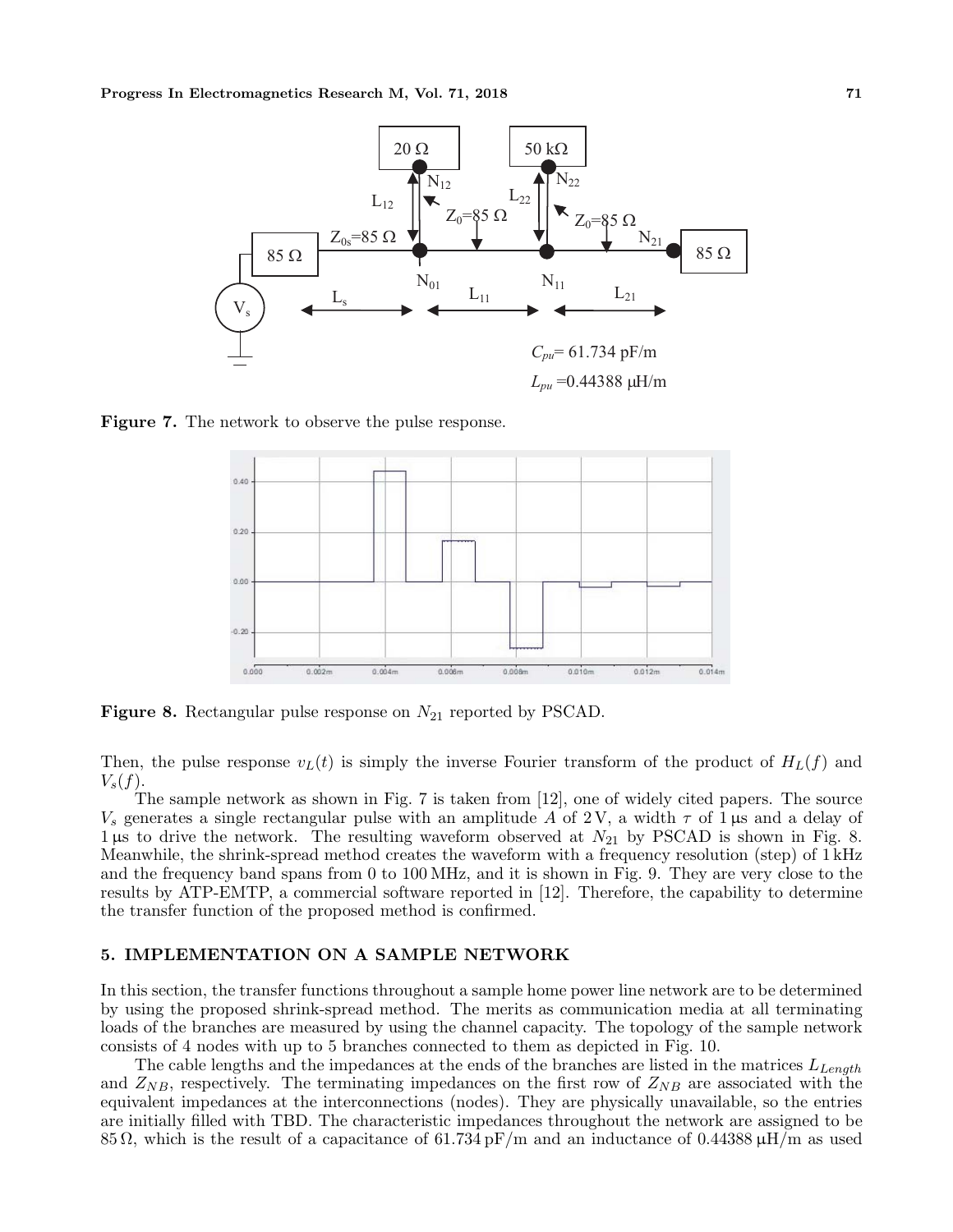

**Figure 9.** Rectangular pulse response on  $N_{21}$  by the proposed shrink-spread method.



**Figure 10.** Network topology with terminating impedances and the line lengths.

in [12]. The band of interest and the power constraint follow the Homeplug standard, which allows a power spectral density less than  $-50 \text{ dBm}/\text{Hz}$  in the 2–30 MHz band [13]. The source impedance  $Z_s$  is assumed to be  $50 \Omega$ .

Signal power spectral densities (PSD) at the terminating impedances are determined from

$$
S_{n,b}(f) = |H_{n,b}(f)|^2 \cdot S_{ss}(f) \tag{24}
$$

where  $S_{ss}(f)$  is the PSD of the source signal.  $S_{ss}(f)$  is flat at a level of  $-47 \text{ dBm/Hz}$  to ensure that the maximum power density entering the network will not exceed −50 dBm/Hz. With −47 dBm/Hz, power level limit can be reached only when the equivalent impedance of the network  $Z_{in}$  matches to 50  $\Omega$  of  $Z_s$ .

The major types of the noises in typical power line networks are impulsive and background noise. However, in this simulation, only the color background noise present at the load  $Z_{n,b}$  is to be considered. Although the impulsive noise dominates the channel performance, it is not taken into account. The background noise PSD as given in [14] is described by

$$
N_{PSD}(f) = a + b \cdot f^c \, \text{dBm/Hz} \tag{25}
$$

where  $f$  is the frequency in MHz. The noise PSD is monotonously decreasing, and the asymptotic noise floor in the higher frequency band is  $a \text{ dBm}/\text{Hz}$ . The values of a, b and c as given in the literature for the worst case are  $-145$ , 53.23 and  $-0.337$ , respectively.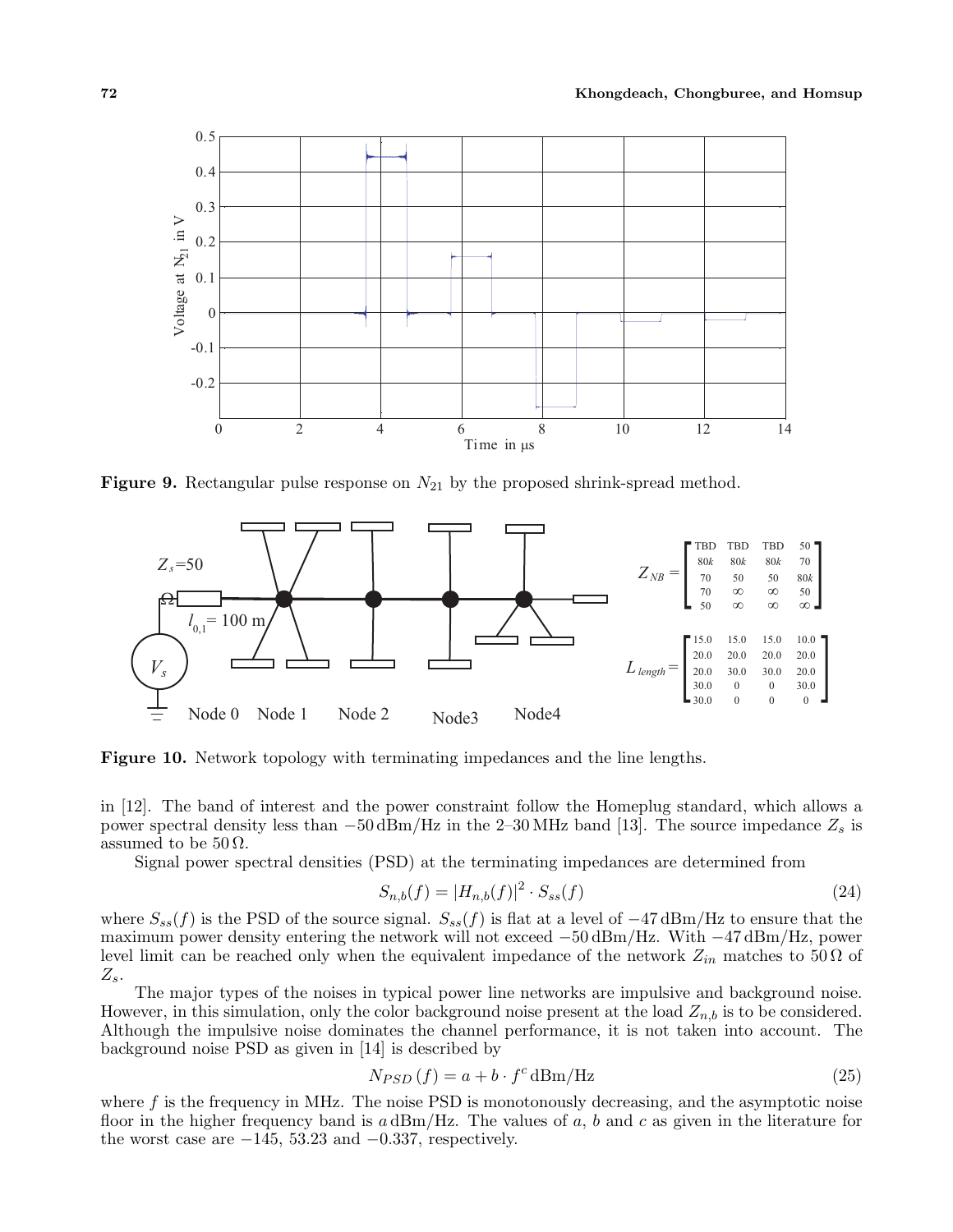Channel capacity is commonly used as a measure to evaluate the link merit. The discrete frequency version of the channel capacity calculation at the terminating impedance  $Z_{n,b}$  is given by [15]

$$
C_{n,b} = \Delta f \sum_{m=M_1}^{M_2} \left[ \log_2 \left( 1 + \frac{S(m\Delta f) \, |H_{n,b}(m\Delta f)|^2}{N(m\Delta f)} \right) \right] \tag{26}
$$

In this simulation, the calculation of  $C_{n,b}$  covers a band ranging from  $M_1 \cdot \Delta f = 2 \text{ MHz}$  to  $M_2 \cdot \Delta f = 30$  MHz.

The signal power spectral densities at the selected loads  $Z_{1,5}$ ,  $Z_{2,3}$ ,  $Z_{3,3}$  and  $Z_{4,1}$  are shown in Fig. 11, and the effective channel capacities in Mbps at all loads are summarized in the matrix  $C_{NB}$ .

$$
\mathbf{C}_{\mathrm{NB}} = \left[ \begin{array}{cccc} 554 & 490 & 397 & \mathbf{375} \\ 722 & 655 & 601 & 382 \\ 596 & \mathbf{515} & \mathbf{451} & 508 \\ 597 & - & - & 358 \\ \mathbf{572} & - & - & - \end{array} \right] \tag{27}
$$



**Figure 11.** PSD of the signals at the selected loads and PSD of the background noise.

Note that  $C_{n,1}$  for  $n = 1$  to 3 on the first row of  $C_{NB}$  do not physically exist. They are available in the matrix because the equivalent transfer functions at the nodes exist. The calculation of the channel capacities is then possible.

# **6. SUMMARY AND CONCLUSION**

In this paper, a recently-proposed alternative method to determine the transfer functions on the power line network is reviewed, analyzed and further developed. The method shrinks the entire network into a single impedance then spreads out the voltage to all destination loads. Its major advantages over the existing technique are simplicity and intuitiveness with an essential feature on the capability to monitor the transfer functions throughout the network. The development delivers a recursive form for the shrinking process and a production form for the spreading processes. Furthermore, this paper describes the network in a matrix form which makes implementation of the method computation-friendly. Lastly, a demonstration of using this method on a sample network is provided. The capability of this method is thus confirmed. This method, therefore, is an alternative to evaluate the transfer functions with noticeable advantages.

It is assumed that there are no sub-branches in the network topology. To deal with the case, the proposed method needs some modification. The sub-branches, in fact, can be shrunk into one impedance